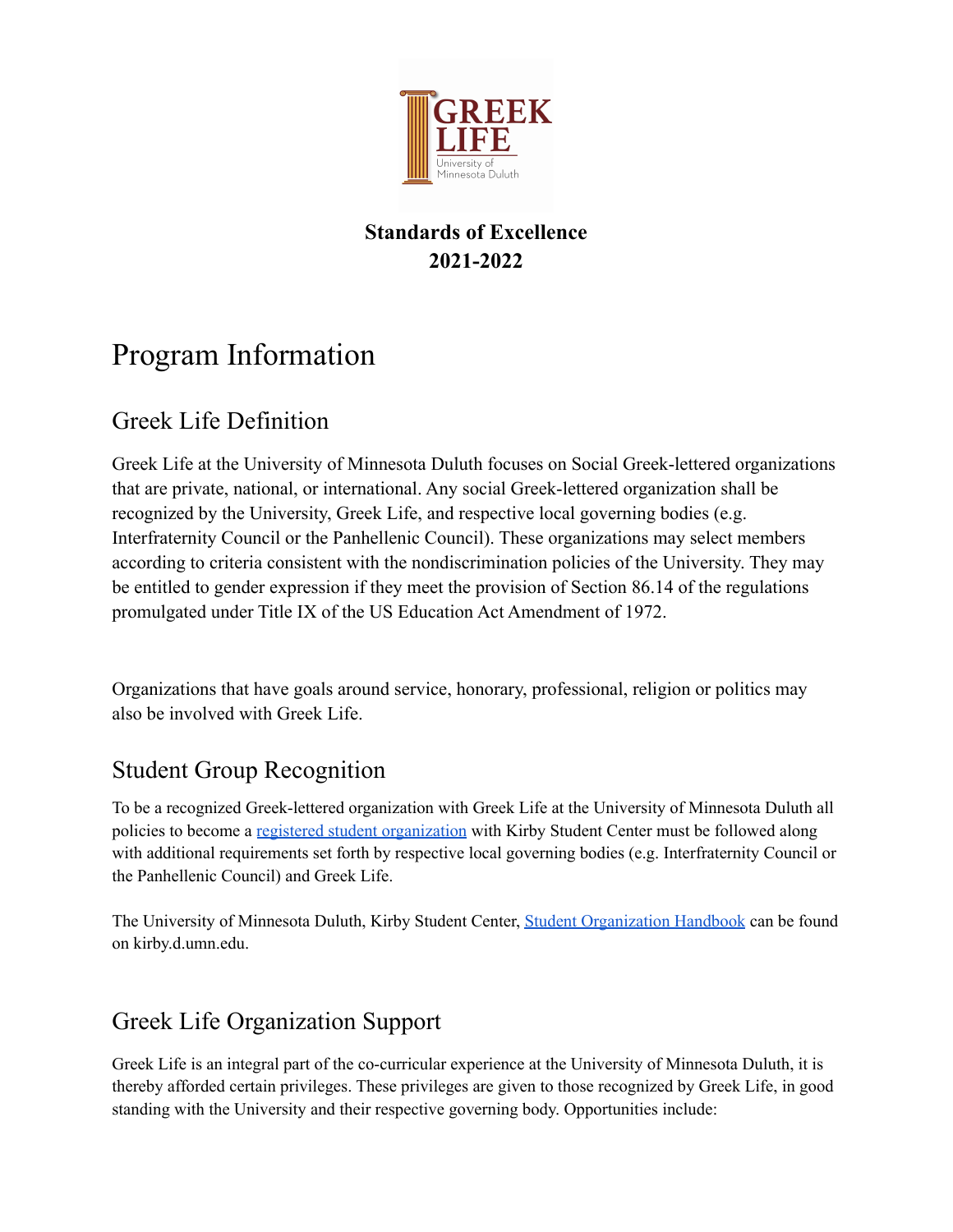

- Participate as a group in various campus activities and programs.
- Use University facilities, equipment, and services according to prescribed policies and procedures.
- Be included in certain student publications according to University policies and procedures.
- Sponsor fundraising events and solicit funds according to University policies and procedures.
- Use the University name and logos according to University policy.
- Be eligible for awards and honors presented to student organizations and their members according to University and Greek Life policies and procedures.
- Have access to grade information for members and prospective members according to the University policies and procedures.
- Secure a student organization mailbox in Kirby Student Center and utilize services provided by the office.
- Display flyers, posters, and banners in approved areas around campus in accordance with the University policies and procedures.
- Choose members in accordance with state and federal regulations and respective National/International fraternity and sorority policy.
- Sponsor events as a recognized group.
- Utilize Greek Life staff advisory support and assistance.

# Scoring and Recognition

The following standards and expectations are the process that all chapters at the University of Minnesota Duluth will be evaluated in order to remain in good standing and eligible for university awards, services, and goods. Submissions should be thoughtful and complete. Any submission that is lacking information will be returned to the submitter to be fixed. If not fixed, partial or no credit will be received for that submission.

Appropriate documentation can include and be submitted online through Canvas:

- Chapter bylaws and constitution
- Flyers
- Publicity materials from events
- Letters of support from participating organizations
- Chapter minutes
- Other documentation as approved by Greek Life staff

*This isn't an all-inclusive list.*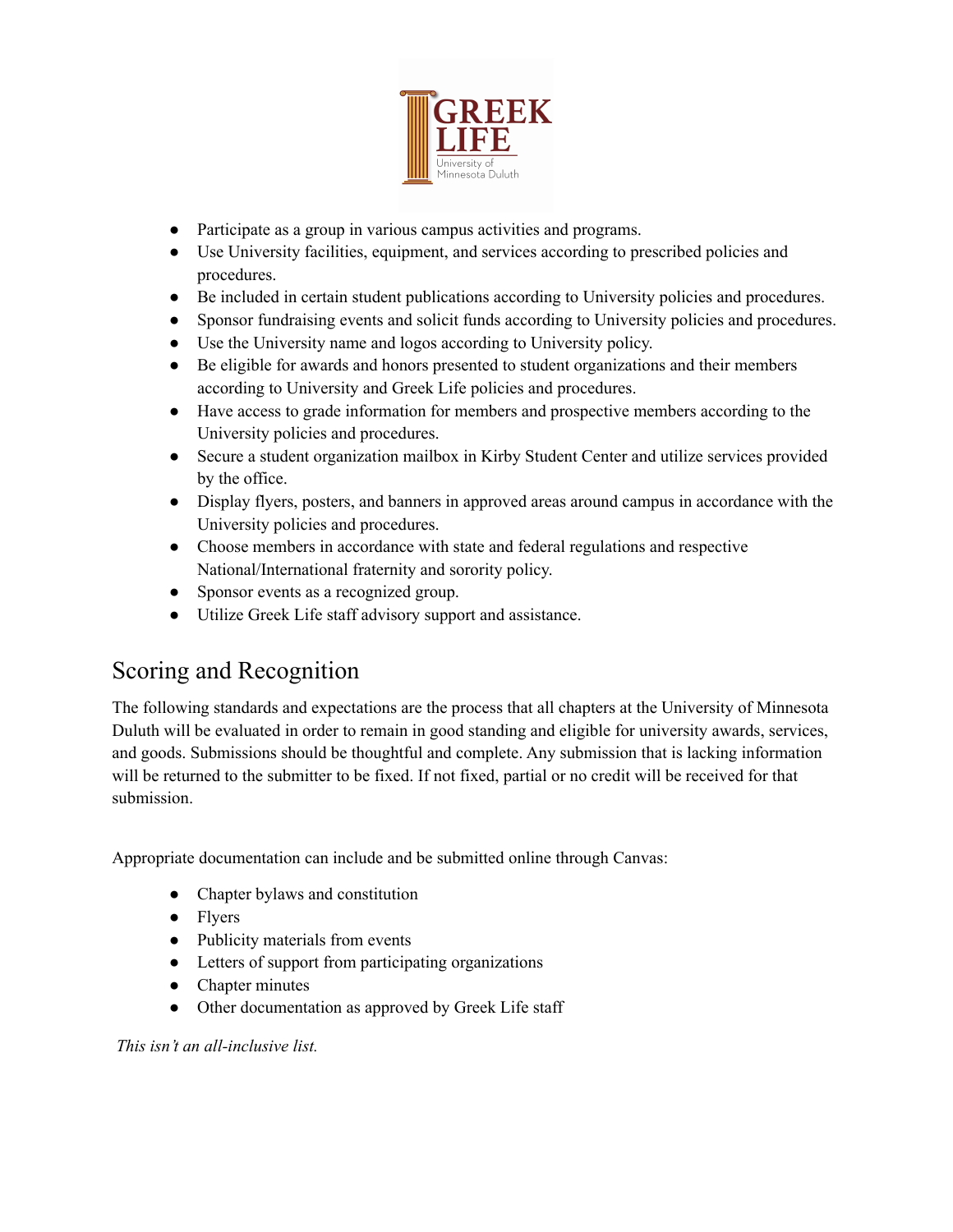

# Points

The points given for the standards reflect a comprehensive picture of a fraternity or sorority chapter. Each requirement will be worth 10 points unless otherwise specified. Partial credit can be received. Scoring of standards will take place on the Greek Life Canvas site. Points will be lost for late submissions.

Chapters that do not recruit new members for a specific semester will abide by the appropriate standards that apply to the chapter; and will have a different cumulative total of points.

Points will NOT be awarded for any standards that were met due only to requirements from a sanction (i.e. community service hours, educational presentations, etc.)

# Recognition of Achievements

The standards reflect a tremendous amount of work on the part of chapter members, leaders, advisors, and inter/national staff and volunteers. These partnerships have resulted in a more effective set of standards that will inevitably ensure success. The University is committed to assisting chapters in any way possible to accomplish the standards outlined in this document.

Chapters that meet these standards will be recognized at the All Greek Banquet and will be assisted in publicizing their success and accomplishments. The following point breakdown signifies the corresponding award that will be awarded:

### *Overall Achievement*

- 90-100% of total points: Chapter of Excellence
- 80-89% of total points: Chapter of Achievement
- 70-79% of total points: Chapter of Promise
- 60-69% of total points: Probationary Chapter
- 0-59% of total points: Not in Good Standing

*Functional Area Achievement* (e.g. scholarship, chapter management)

• 90% of points in any given area: Certificate of Excellence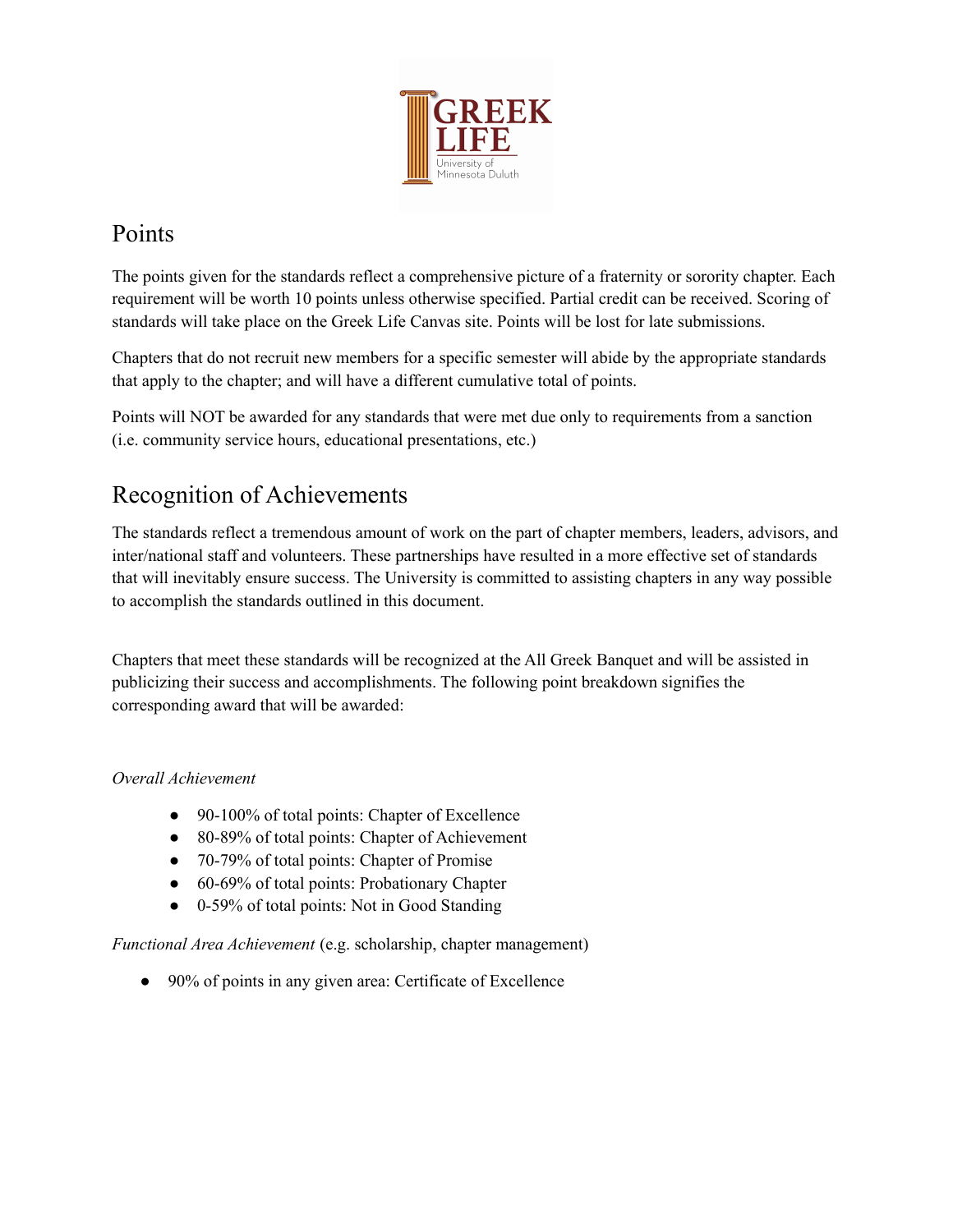

## Areas of Improvement

This information will be used as a starting point from which improvements can be made. Chapters will not be able to maintain the status quo. Continued improvement is expected.

The following are the expectations of chapters based on their achievement during the standards assessment:

| <b>Recognition Levels</b>                        | <b>Recognition Action</b>                                       | <b>Additional</b><br><b>Expectations/Ramifications</b>                            |
|--------------------------------------------------|-----------------------------------------------------------------|-----------------------------------------------------------------------------------|
| All Levels                                       | Chapter standing is provided on<br>the Greek Life website.      |                                                                                   |
|                                                  | Letter/email regarding chapter<br>standing is sent to chapters. |                                                                                   |
| Chapter of Excellence 90-100%<br>of total points | Recognition at the Annual All<br>Greek Banquet.                 | No additional requirements from<br>the University.                                |
|                                                  | Certificate of Excellence.                                      |                                                                                   |
| Chapter of Achievement<br>80-89% of total points | Recognition at the Annual All<br>Greek Banquet.                 | Discuss areas of improvement<br>during monthly meetings with<br>Greek Life staff. |
|                                                  | Certificate of Achievement.                                     |                                                                                   |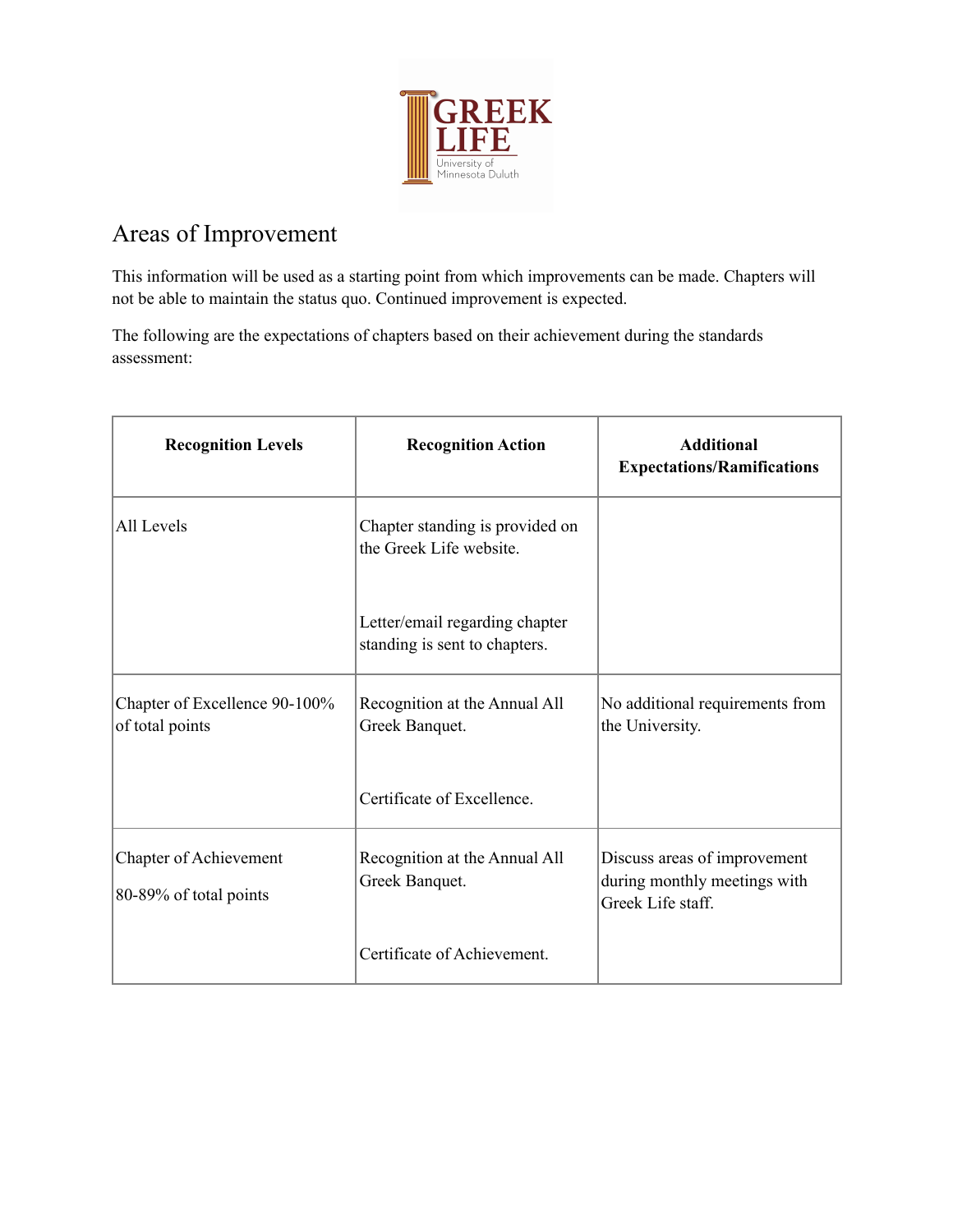

| Chapter of Promise<br>70-79% of total points   | Meet with Greek Life staff<br>bi-weekly.                                                                                                                              |
|------------------------------------------------|-----------------------------------------------------------------------------------------------------------------------------------------------------------------------|
|                                                | Develop a chapter improvement<br>plan.                                                                                                                                |
|                                                | Failure to meet additional<br>expectations will result in the<br>chapter being sent to UMD<br>Campus Conduct.                                                         |
| Probationary Chapter<br>60-69% of total points | Meet with Greek Life staff<br>weekly.                                                                                                                                 |
|                                                | Develop a complete<br>redevelopment plan.                                                                                                                             |
|                                                | Use of University privileges must<br>be approved by Greek Life staff.                                                                                                 |
|                                                | Failure to meet additional<br>expectations will result in a letter<br>being sent to the Dean of Students<br>Office recommending withdrawal<br>for campus recognition. |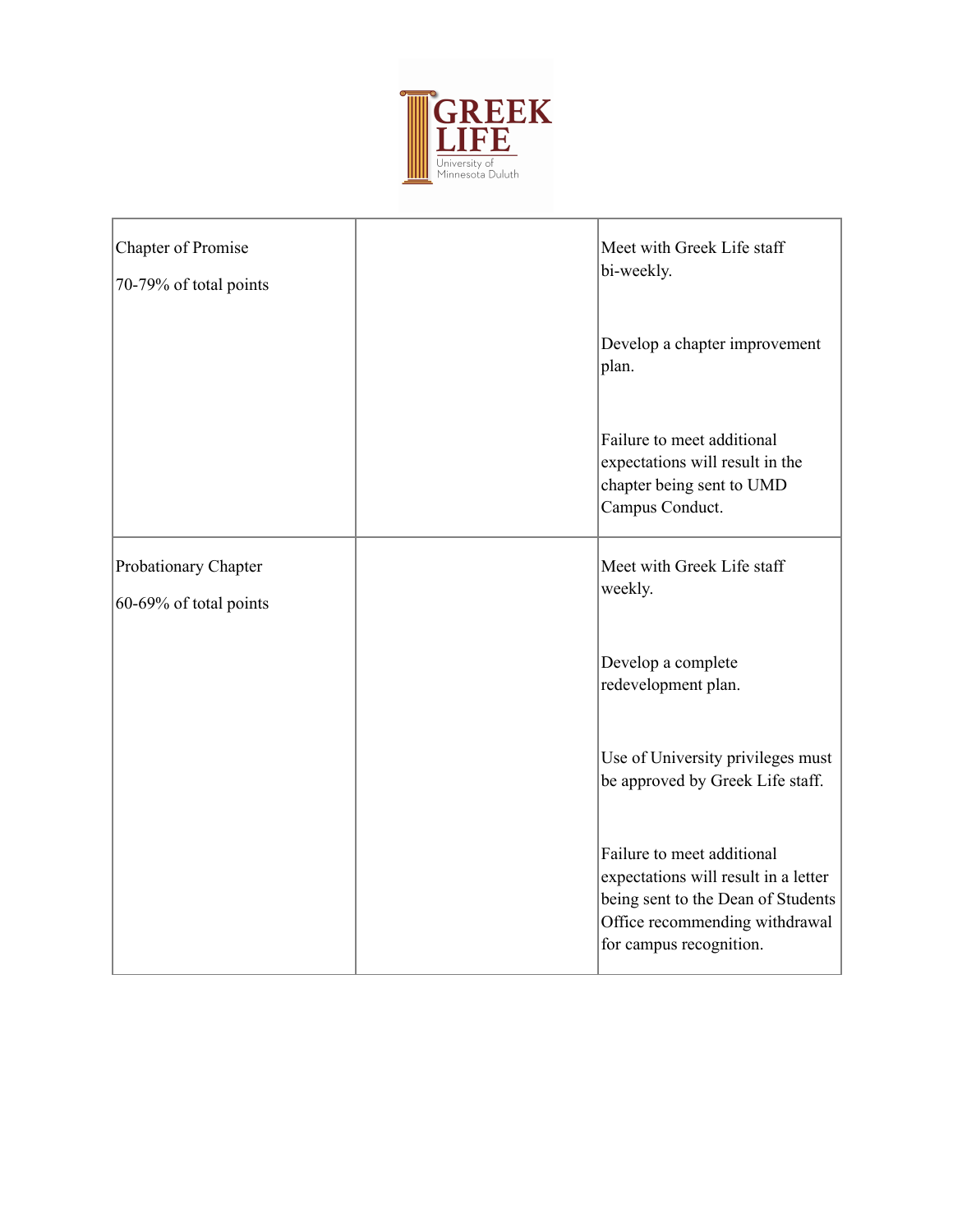

| Not in Good Standing      | Loss of all campus privileges.                                       |
|---------------------------|----------------------------------------------------------------------|
| $ 0-59\%$ of total points | Develop a complete                                                   |
|                           | redevelopment plan.                                                  |
|                           | Meet with Greek Life staff<br>weekly.                                |
|                           | Failure to meet additional<br>expectations will result in a letter   |
|                           | being sent to the Dean of Students<br>Office recommending withdrawal |
|                           | for campus recognition.                                              |

# Academic Standards

### Academic Plan Fall

### **10 Points Due: Sep 13, 2021**

Create an academic plan for the chapter to follow for fall semester. The academic plan should contain (at least):

- Chapter GPA goal (semester or cumulative)
- An academic calendar of presentations, study sessions, etc.
- Incentives for members to achieve high study hours, good grades on exams/projects or overall academic success
	- Incentive can be interpreted by the chapter
- Include additional criteria that fit the chapter's needs best.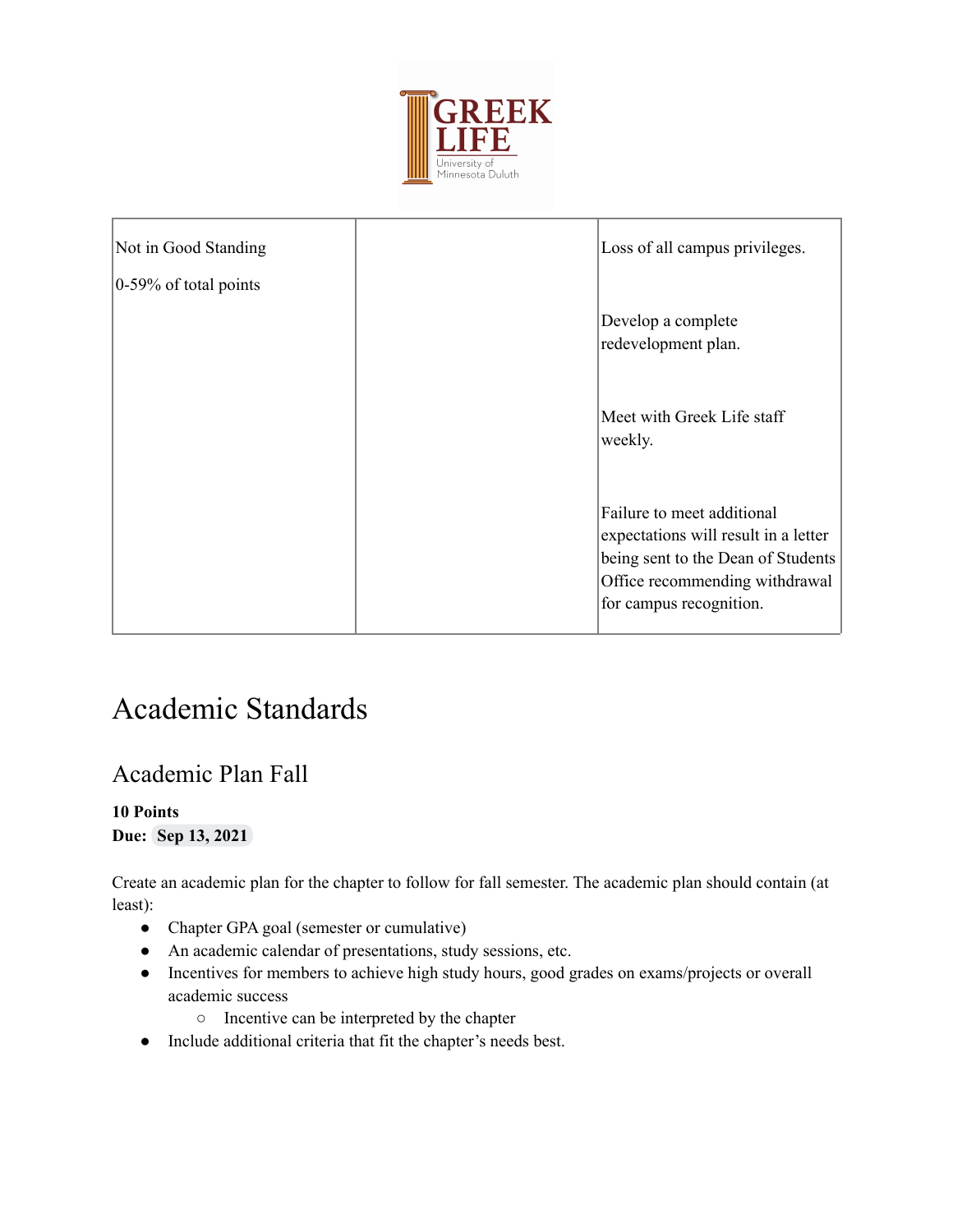

## Academic Plan Spring

**10 Points Due: January 26, 2022**

Reflect on the following questions:

- How successful was the fall academic plan?
- Has the GPA goal changed?
- What is the new academic calendar for spring semester (presentations, study sessions, etc.)
- Are the incentives staying the same?
- What other things are being added/changed for spring semester?

Create an academic plan for the chapter to follow for spring semester. The academic plan should contain (at least):

- Chapter GPA goal (semester or cumulative).
- An academic calendar of presentations, study sessions, etc.
- Incentives for members to achieve high study hours, good grades on exams/projects or overall academic success.
	- An incentive can be interpreted by the chapter.
- Include additional criteria that fit the chapter's needs best and incorporate feedback provided from fall's academic plan.

Submit the criteria with your reflection under the corresponding criteria.

### Chapter Grade Point Average Fall

### **4 Points No due date**

Chapters should strive to get their semester grade point average (GPA) above a 2.75. This will also include new member's GPAs.

Remember IFC chapters need to maintain a 2.5 GPA to be in good standing with the council. No submission is required for this objective. Information will come from the compiled grade report based on the Membership Information Form/roster information.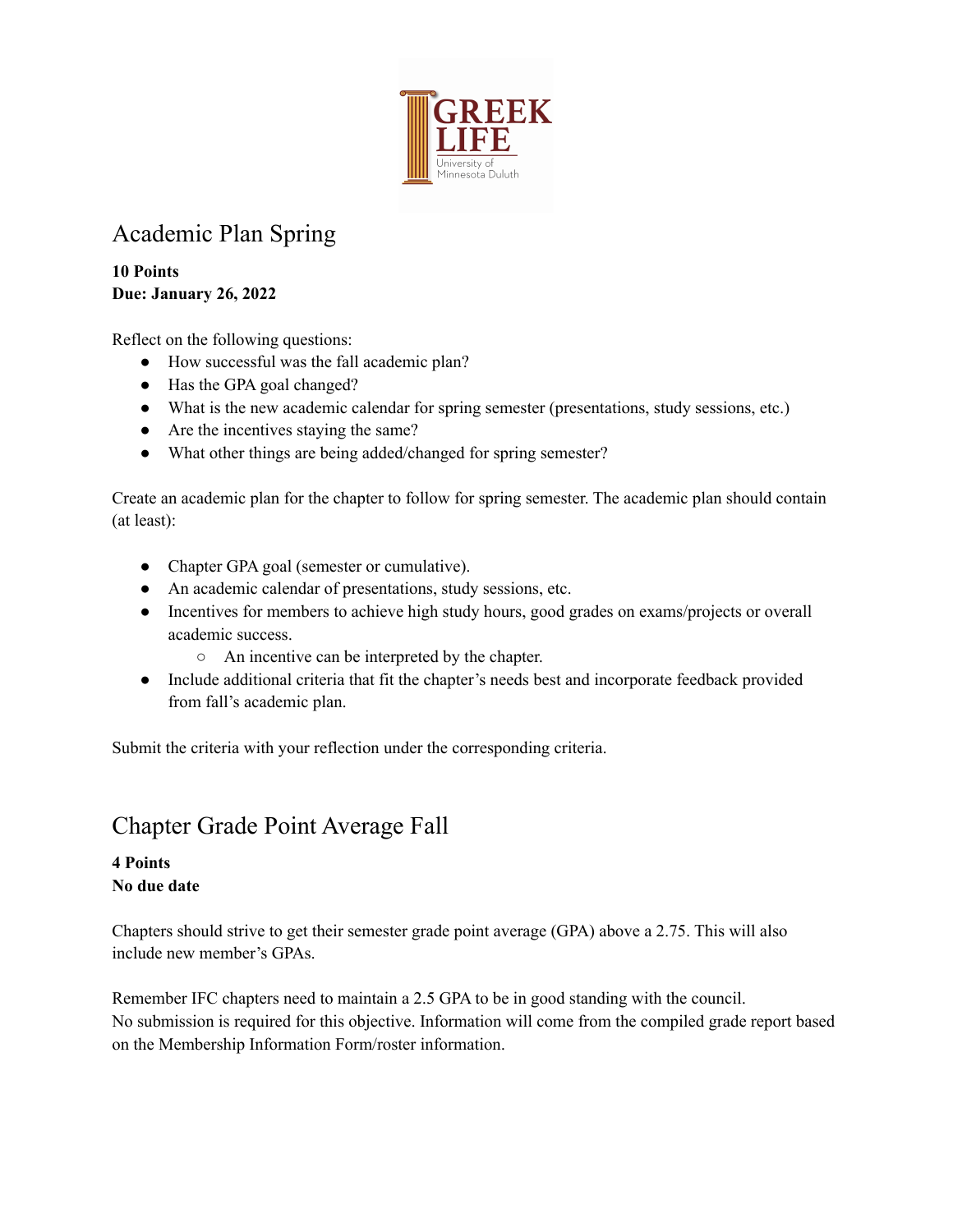

# Chapter Grade Point Average Spring

**4 Points No due date**

Chapters should strive to get their semester grade point average (GPA) above a 2.75. This will also include new member's GPAs.

Remember IFC chapters need to maintain a 2.5 GPA to be in good standing with the council. No submission is required for this objective.

No submission is required for this objective. Information will come from the compiled grade report based on the Membership Information Form/roster information.

## Membership Information Form Fall

**10 Points Due: December 17, 2021**

Ensure all active and new members have completed the Membership Information Form (z.umn.edu/BulldogConnect - Greek Life - Forms).

The form gives consent for the Greek Life advisor to check the member's grades and share with chapter presidents and headquarters staff. If a member does not want their grades checked they still have to complete the form.

Active members only need to complete the form once (if they have completed it in the past, they are good to go). New members should complete the form as soon as they accept their bid. They should not wait until initiation/activation.

# Membership Information Form Spring

**10 Points Due: May 6, 2022**

Ensure all active and new members have completed the Membership Information Form (z.umn.edu/BulldogConnect - Greek Life - Forms).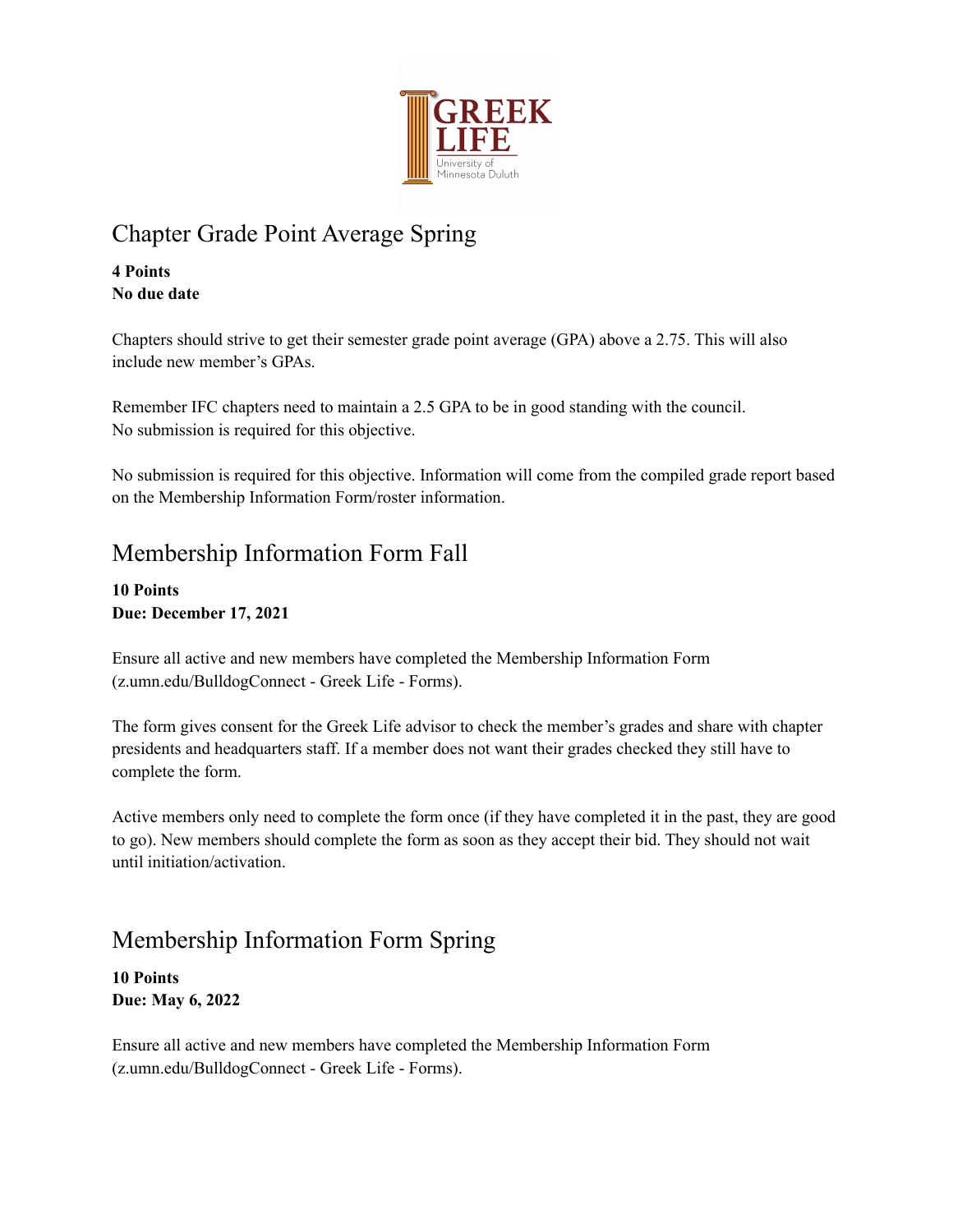

The form gives consent for the Greek Life advisor to check the member's grades and share with chapter presidents and headquarters staff. If a member does not want their grades checked they still have to complete the form.

Active members only need to complete the form once (if they have completed it in the past, they are good to go). New members should complete the form as soon as they accept their bid. They should not wait until initiation/activation.

# Chapter Management

### Certificate of Insurance

**10 Points Due: Sep 13, 2021**

To better protect chapters and individual chapter members each chapter must have liability insurance coverage with adequate limits for personal injury in place. Chapters should provide a Certificate of Insurance evidencing the following:

- General Liability Insurance for bodily injury and property damage with a minimum of \$1,000,000 in Combined Single Limit
- The General Liability Insurance policy must name "the University of Minnesota Duluth" as an additional insured and the certificate must state that the insurance coverage in primary over other collectible insurance.

All Certificates of Insurance must have a 30 days' notice of any change or cancellation of the policy terms. Any such notice should be sent to the Greek Life Office at the address indicated below. In addition, if a particular policy is due for renewal during the academic year, an updated Certificate of Insurance should be provided no later than 14 days prior to the expiration date of the existing policy.

Certificates of Insurance and any questions are best directed to:

Greek Life

1120 Kirby Drive

115C Kirby Student Center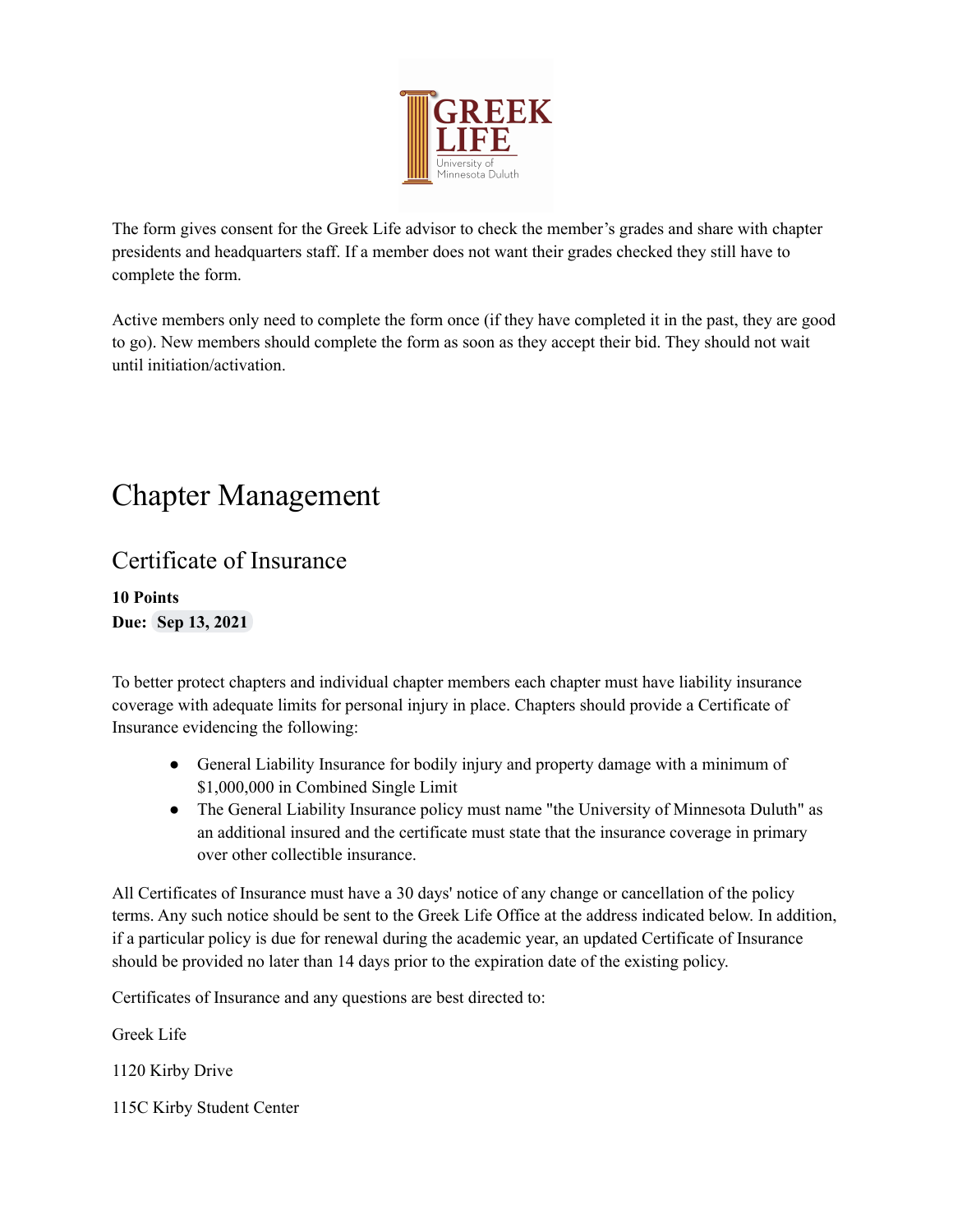

Duluth, MN 55812

Tel: (218)-726-8739

Email: [greeklife@d.umn.edu](mailto:greeklife@d.umn.edu)

The above-specified limits are required minimums only. All fraternity and sorority chapter members and their alumni(ae) are encouraged to review their policies on a regular basis in order to determine whether additional coverage is advisable. The insurance requirements are strictly enforced. Failure to comply may result in the immediate revocation of the chapter's recognition by the University.

### Chapter Advisor

**10 Points Due: May 6, 2021**

To aid in the success of the chapter having an advisor, or a board of advisors to help provide guidance is required. Submit at least one name and contact information for a chapter advisor.

Also list how the chapter maintains an active relationship with the advisor(s). It's pointless to have an advisor if you aren't tapping into their knowledge and expertise.

The Greek Life Advisor can be used for guidance, but should not be the chapter's primary advisor.

Reminder April is advisor appreciation month. April (or any month) would be an excellent time to honor your chapter advisor who volunteers their time to help members succeed.

### Chapter Budget

**10 Points Due: Sep 13, 2021**

Submit the chapter's budget for 2021-2022. Ensure the chapter is using a bookkeeping system (spreadsheet, TCF Bank, Billhighway, etc.).

When creating a budget it is important to think about how the chapter is spending its money. What are you prioritizing? Are you putting money aside for academic purposes? Educational session? If you are only spending money on social aspects, there are cheaper ways to interact with others than joining a fraternity/sorority.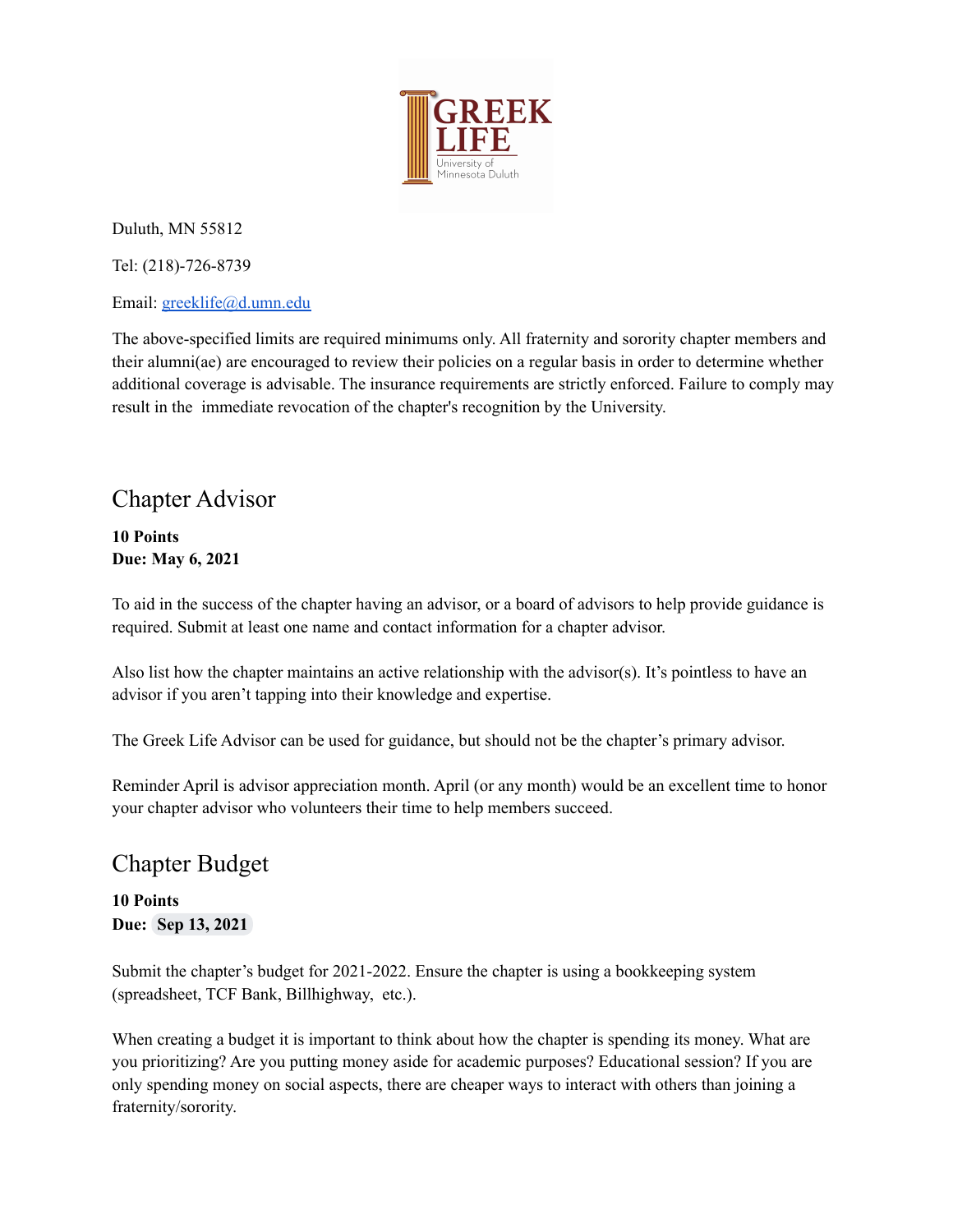

# Chapter Facility Addresses

### **5 Bonus Points Due: December 17, 2021**

List the address(es) of any off campus home or apartment with four or more chapter members living together.

Addresses are being collected for the safety of Greek Life. For example, Greek Life has received calls about complaints of house parties. Greek Life can't deny these claims and therefore receives the blame and the bad reputation for such. By providing an address it will not be provided to campus police or Duluth police. The intention of this is to not get anyone in trouble.

If your chapter would like to establish an official chapter facility please contact your headquarters. There is no city ordinance that bans Greek housing. Local organizations interested in creating a chapter facility should connect with the Greek Life Advisor for guidance.

# Greek Life Calendar Fall

### **10 Points Due: September 13, 2021**

[Edit the Greek Life Calendar](https://calendar.google.com/calendar?cid=ZC51bW4uZWR1XzNzdjRhbGVqdnI0dW8wZWQ1cW51Z2M5bjVzQGdyb3VwLmNhbGVuZGFyLmdvb2dsZS5jb20) to include the organization's events for the fall semester. If access to edit the calendar is needed please contact greeklife@d.umn.edu. The calendar is used to ensure no chapter plans an event over another chapter's event. Encourage your members to add the Greek Life Calendar to their own Google Calendars, so they can keep up with all chapter's events.

- Chapter Meetings
- Recruitment Events (including tabling and off-site events)
- Philanthropy Events
- Fundraising Events
- Optional: add any other events you would like the Greek Life community to know about

The Greek Office can be reserved for meetings by completing this [Google Form.](https://forms.gle/CJEGkASradFvfkBf8)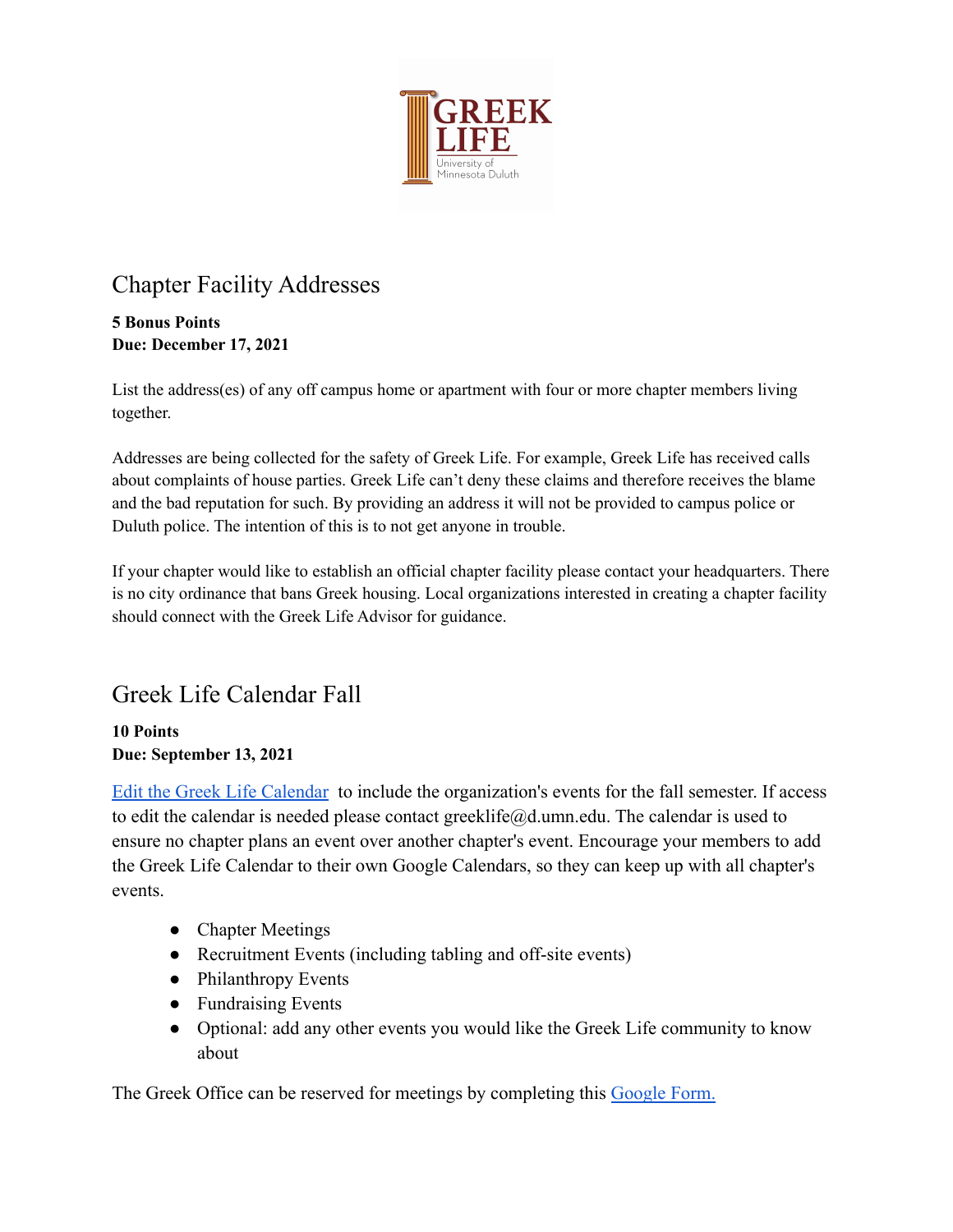

# Greek Life Calendar Spring

**10 Points Due: January 26, 2022**

[Edit the Greek Life Calendar](https://calendar.google.com/calendar?cid=ZC51bW4uZWR1XzNzdjRhbGVqdnI0dW8wZWQ1cW51Z2M5bjVzQGdyb3VwLmNhbGVuZGFyLmdvb2dsZS5jb20) to include the organization's events for the spring semester. If access to edit the calendar is needed please contact greeklife@d.umn.edu. The calendar is used to ensure no chapter plans an event over another chapter's event. Encourage your members to add the Greek Life Calendar to their own Google Calendars, so they can keep up with all chapter's events.

- Chapter Meetings
- Recruitment Events (including tabling and off-site events)
- Philanthropy Events
- Fundraising Events
- Optional: add any other events you would like the Greek Life community to know about

The Greek Office can be reserved for meetings by completing this [Google Form.](https://forms.gle/CJEGkASradFvfkBf8)

## Recruitment Plan Fall

### **15 Points Due: Sep 3, 2021**

Submit a recruitment plan that includes:

- Dates
- Times
- Location
- Description of the event

Panhellenic Council organizations do not need to complete this requirement for Primary Recruitment, but should for any continuous open bidding events. The due date for COBing chapters is one week following the conclusion of Primary Recruitment.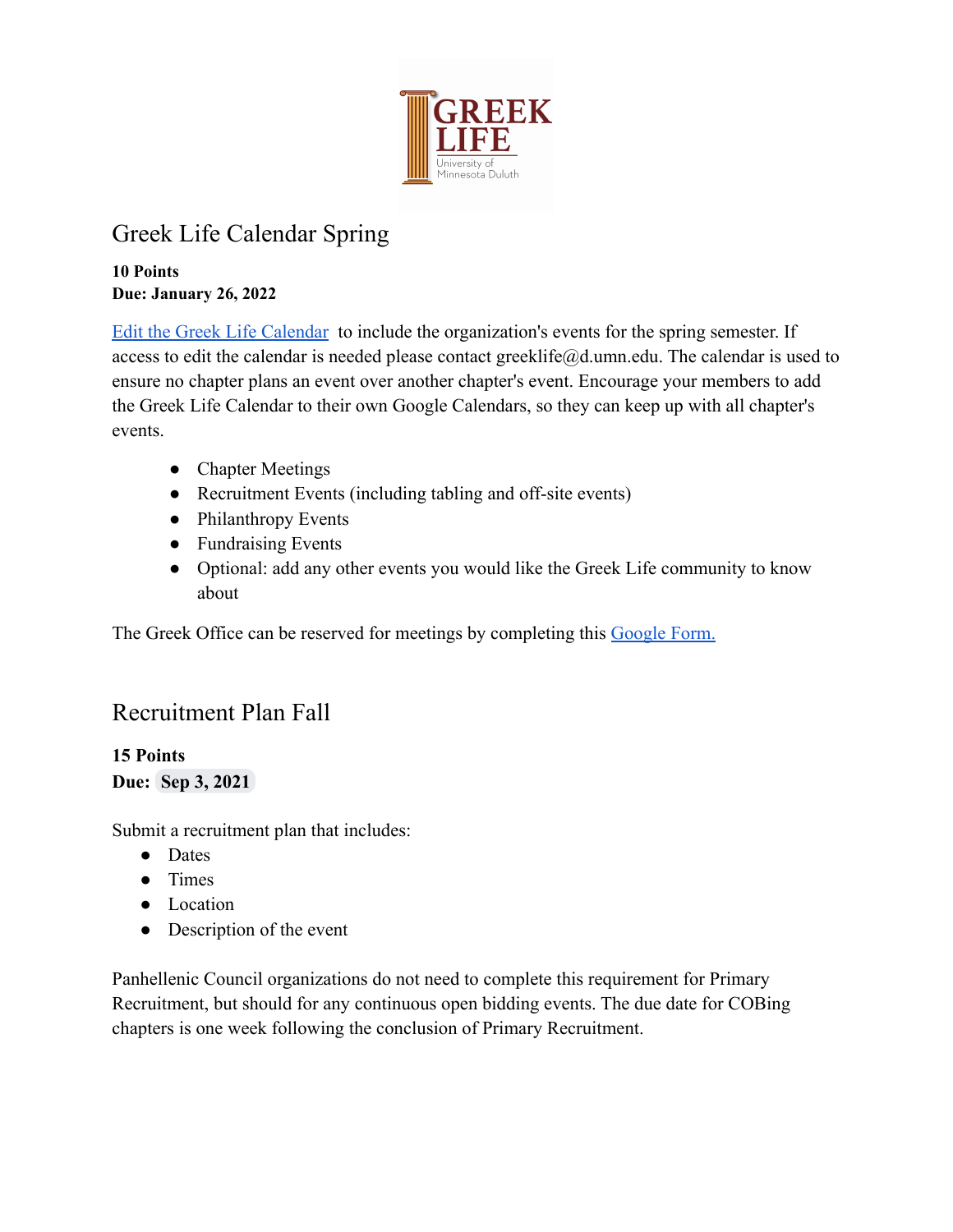

## Recruitment Plan Spring

**15 Points Due: January 19, 2021**

Submit a recruitment plan that includes:

- Dates
- Times
- Location
- Description of the event

## Website Content

**5 Bonus Points No due date**

Review your chapter's page on umdgreeklife.com. Submit any changes you'd like to see made.

Changes that can be made are:

- Chapter picture
- Chapter description
- Financial obligation information
- Awards and recognition

# Global Citizenship

## Community Service Fall

**10 Points Due: Dec 17, 2021**

Keep track of the community service hours each member has completed throughout the semester. Tracking can take place on a spreadsheet (check the files tab in Canvas for an example) or logged within Bulldog Connect "Apply for Opportunity".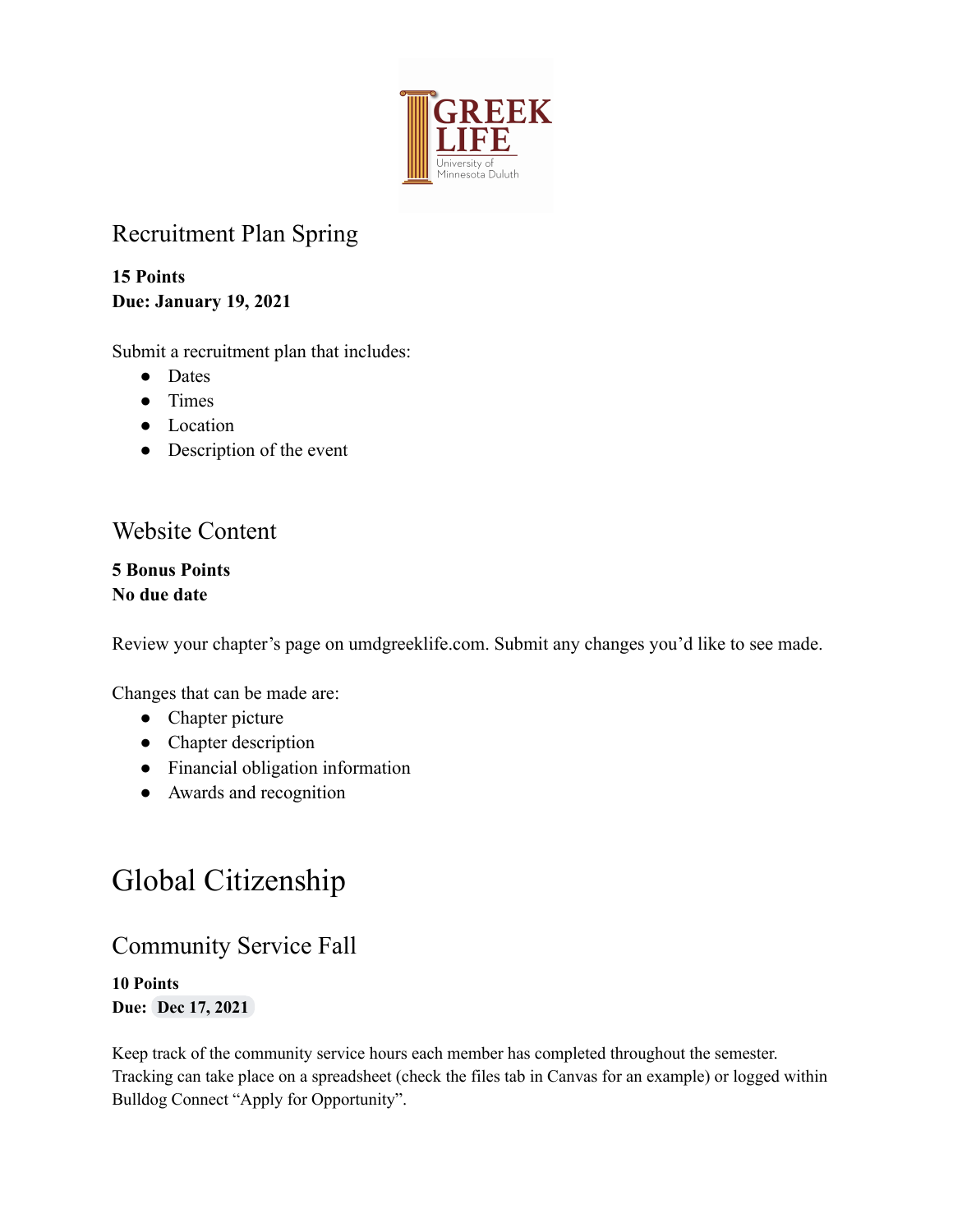

A log should be kept of the date and time (amount of time not clock in/out time) of each community service event each member is submitting for the semester. The total amount of time for the chapter should be easily accessible on the submission.

Unpaid internships do not count as community service. Donating blood will count as one hour of service. Community service hours completed over the summer can be counted towards fall's total.

## Community Service Spring

### **10 Points Due: May 6, 2022**

Keep track of the community service hours each member has completed throughout the semester. Tracking can take place on a spreadsheet (check the files tab in Canvas for an example) or logged within Bulldog Connect "Apply for Opportunity".

A log should be kept of the date and time (amount of time not clock in/out time) of each community service event each member is submitting for the semester. The total amount of time for the chapter should be easily accessible on the submission.

Unpaid internships do not count as community service. Donating blood will count as one hour of service. Community service hours completed over the summer can be counted towards fall's total.

# Philanthropy Fall

### **10 Points Due: December 17, 2021**

Philanthropy is the act of donating money to a nonprofit organization (not your own chapter). Please submit:

- The philanthropy event and date(s) the chapter hosted for the semester
	- The goal of the event
	- Total funds raised (or financial estimation of products donated)

Please submit all the philanthropy events that took place this semester.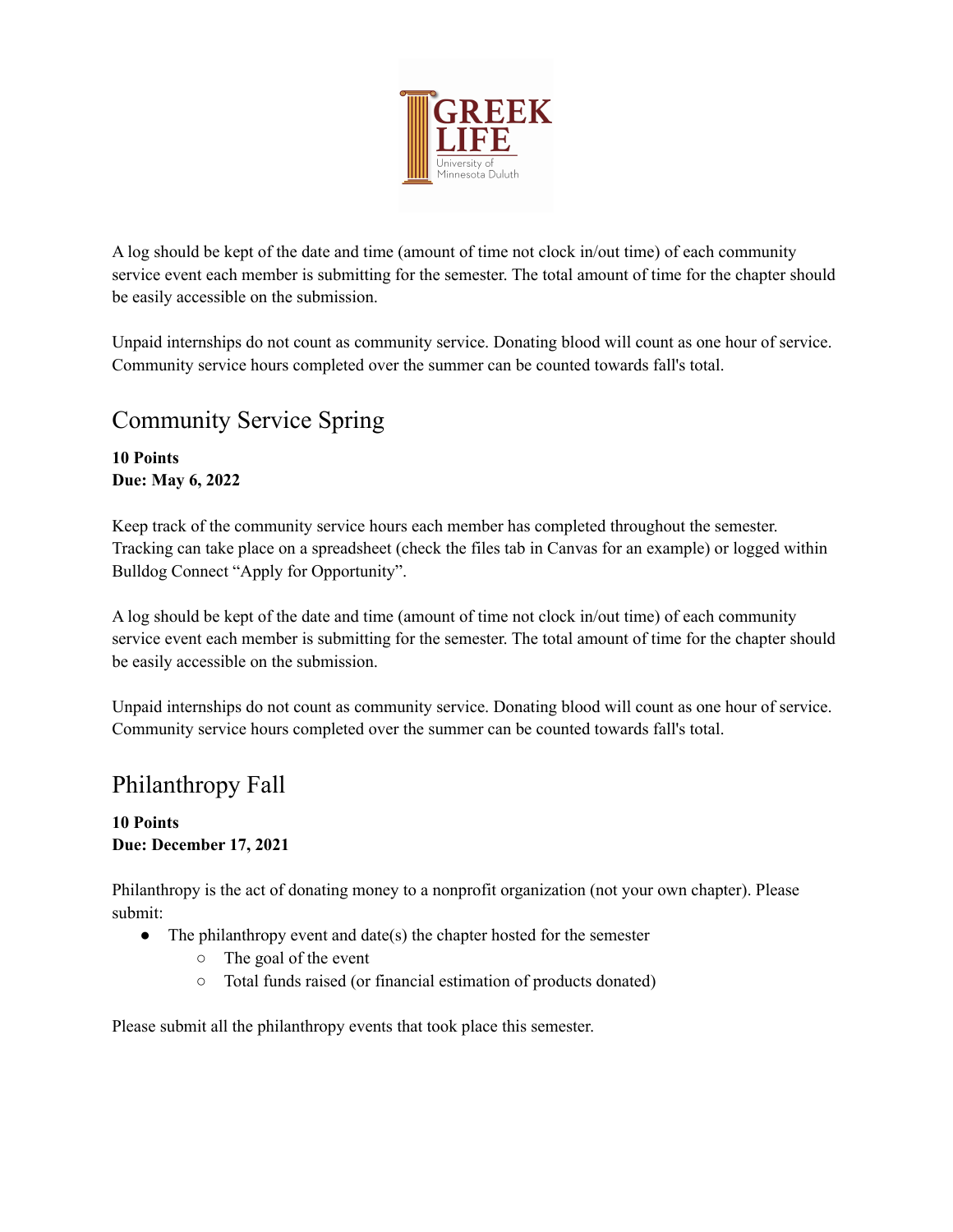

# Philanthropy Spring

**10 Points Due: May 6, 2022**

Philanthropy is the act of donating money to a nonprofit organization (not your own chapter). Please submit:

- The philanthropy event and date(s) the chapter hosted for the semester
	- The goal of the event
	- Total funds raised (or financial estimation of products donated)

Please submit all the philanthropy events that took place this semester.

# Leadership and Involvement

### Alumni Event

#### **10 Points Due: May 6, 2021**

To honor and learn from alumni, host one event per year that includes alumni. This event can be online or in person. It can be specifically about the event, or the alumni being invited to an existing event.

Please submit the communication (email/invitation) that was shared with alumni. Ensure the event name, date, and how many alumni attended are included in the submission.

## Chapter Officers Fall

**10 Points Due: Sep 13, 2021**

Insert your officer's names, contact information and position title into the Fall 2021 Officer Contact document. The more information you can provide the better. The completed list will be shared with Greek Life chapter presidents, the Interfraternity Council Executive Board and the Panhellenic Council Executive Board.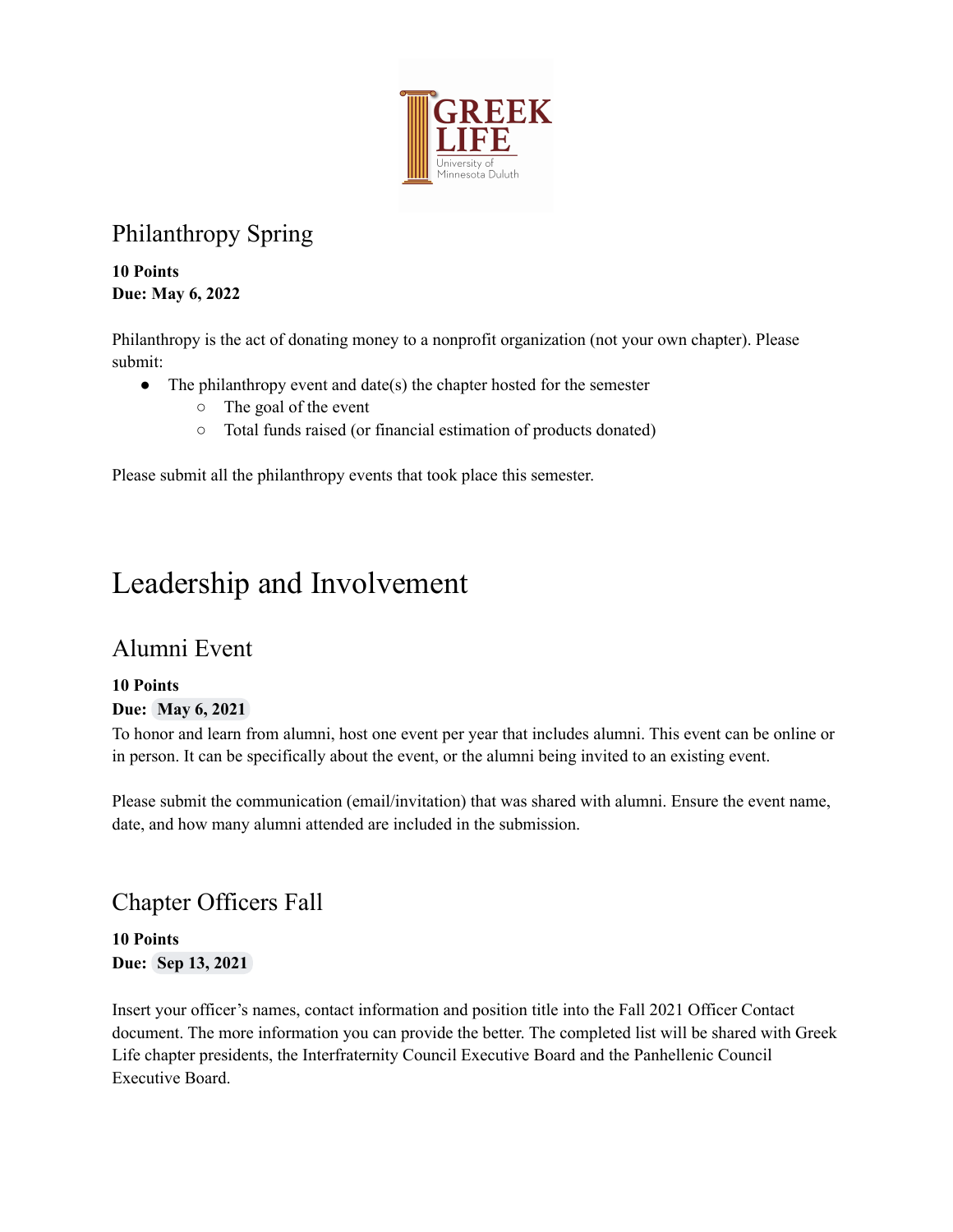

If your chapter calls a position by a unique name, add a description of what that position is responsible for.

Aim to have the following positions (or something similar) included within your executive board:

- President
- Academic/Scholarship Chair
- Diversity, Equity and Inclusion Chair
- Community Service and/or Philanthropy Chair
- Risk Management Chair

# Chapter Officers Spring

**10 Points Due: January 26, 2022**

Insert your officer's names, contact information and position title into the Spring Chapter Officer's document. The more information you can provide the better. The completed list will be shared with Greek Life chapter presidents, the Interfraternity Council Executive Board and the Panhellenic Council Executive Board.

If your chapter calls a position by a unique name, add a description of what that position is responsible for.

Aim to have the following positions (or something similar) included within your executive board:

- President
- Academic/Scholarship Chair
- Diversity, Equity and Inclusion Chair
- Community Service and/or Philanthropy Chair
- Risk Management Chair

### Council Officer

**5 Bonus Points Due: December 17, 2021**

Five bonus points will be awarded if at least one member from your chapter serves as an officer on the Interfraternity Council or Panhellenic Council (whichever your organization belongs).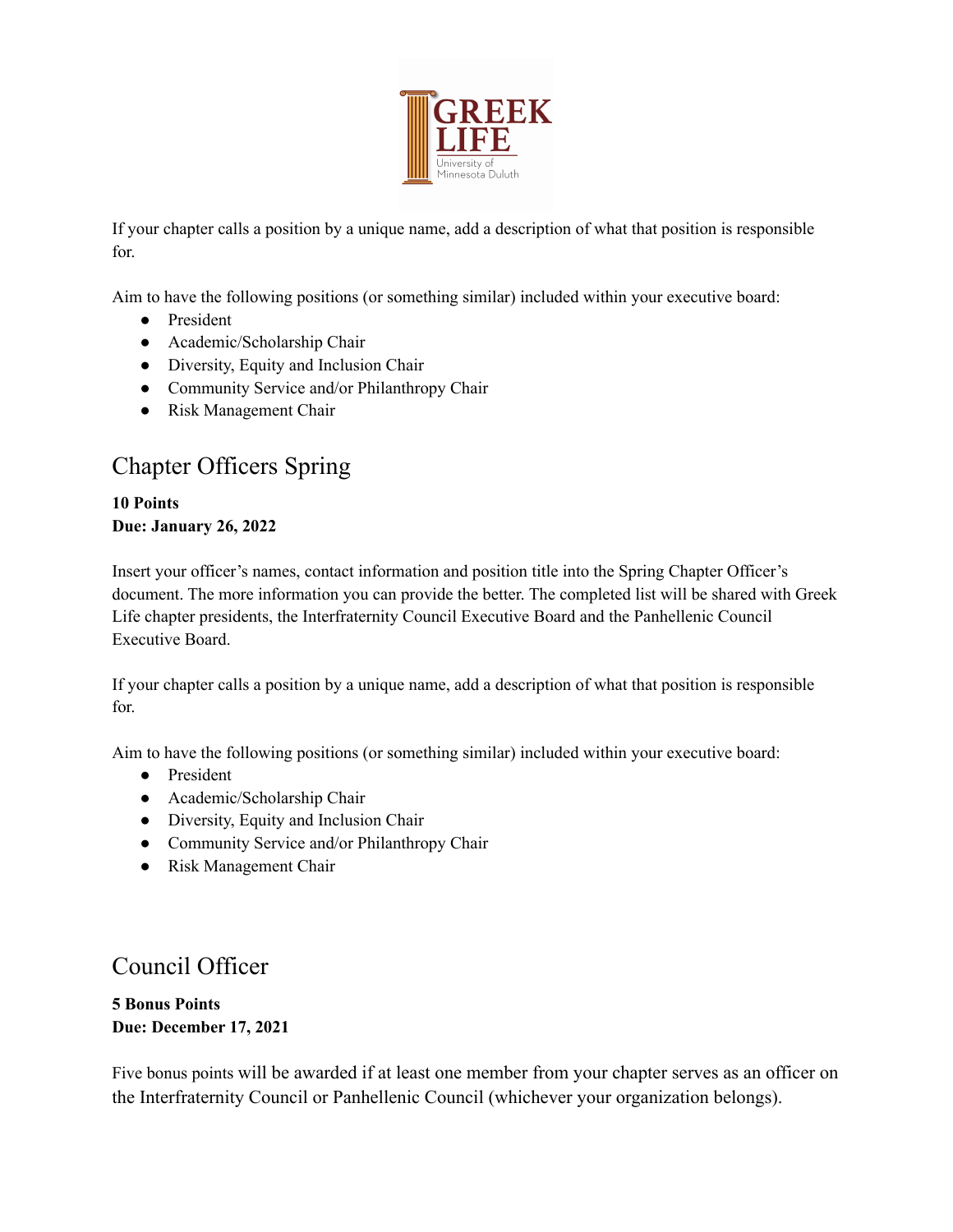

# Family/Support System Event

**10 Points Due: May 6, 2022**

Host an in-person or virtual event that parents, family or a member's support system are invited to. Submit the event name, date, and goal/purpose of the event. A submission can also include the invitation itself and a summary of how the event went.

# Officer Transition Training

**10 Points Due: May 6, 2022**

After elections have occurred chapters should conduct an officer transition training/workshop for new officers. The attendance of outgoing officers is recommended, but not required.

Submit the date and agenda for this training. A successful officer transition training can set the incoming officers up for great success (therefore the chapter is going to be better prepared for the year ahead).

If your chapter needs assistance with planning an officer training, reach out to your chapter advisor or the Greek Life advisor.

# Membership Education and Development

## Academic Presentation

**15 Points Due: May 6, 2022**

Host one presentation/workshop/speaker/event that covers one of the recommended topics:

- Study Skills
- Study Drug Awareness
- Textbook Reading
- Writing Techniques
- Talking with Professors
- Learning Styles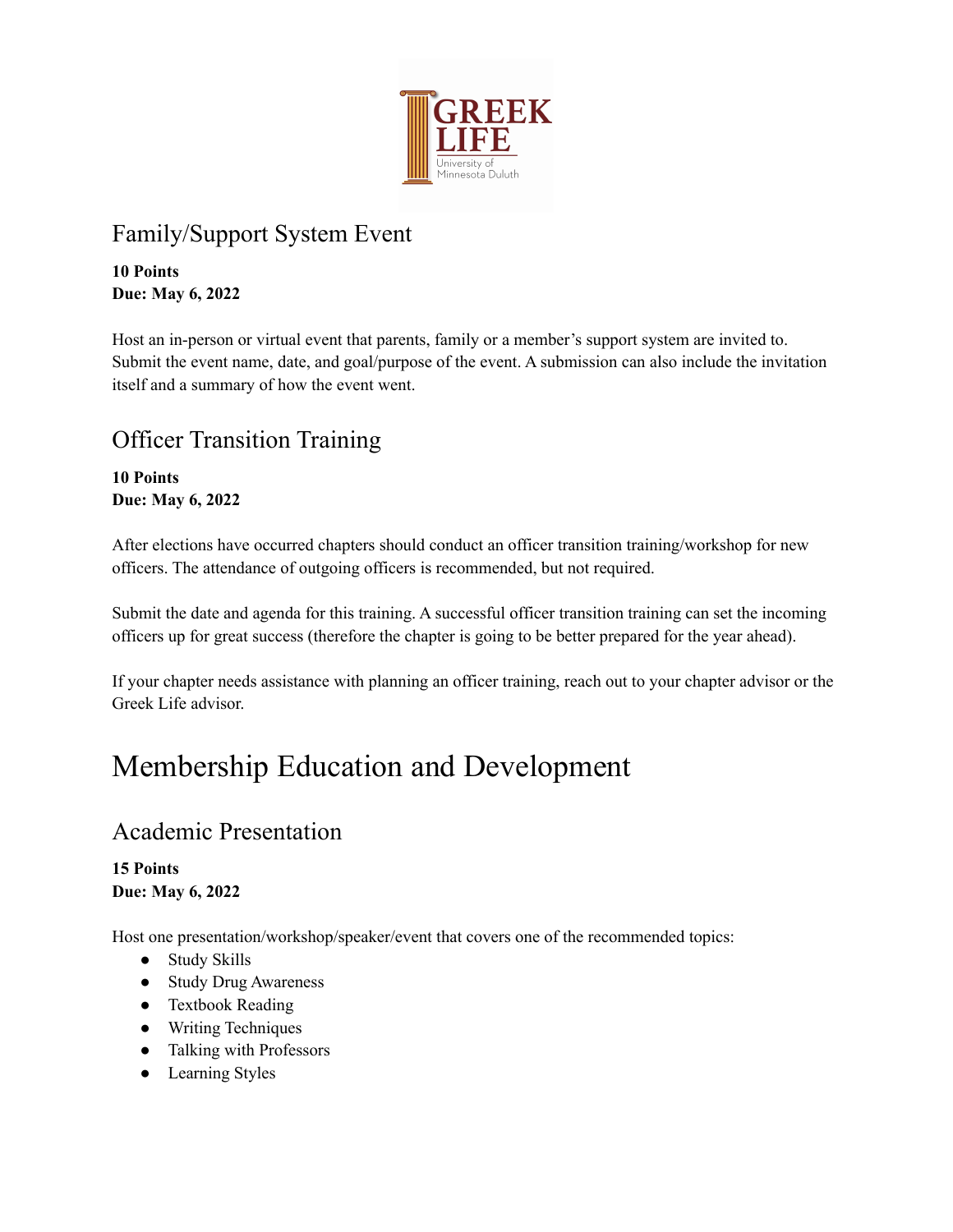

Another topic on the similar track of "academics" is also acceptable.

To receive points submit:

- The presenter's name, position and title
	- **5 bonus points** will be awarded if the speaker is not from the chapter
		- Some external speakers could include an academic advisor, a faculty member, Career and Internship Services, Tutoring Center or the Writing Center
- Include the presentation or a short write up of what the chapter learned
- What percentage of the chapter attended
	- Please submit names of attendees and how many overall people attended in addition to the percentage of chapter attendees.
	- The goal is to have at least 25% of the chapter attend

### Alcohol Education Presentation

#### **15 Points Due: May 6, 2022**

Host one presentation/workshop/speaker/event that covers one of the recommended topics:

- Best party practices
- How alcohol affects the body
- Consequences of alcohol use/strategies for reducing alcohol intake
- Alcohol and sexual assault
- Alcohol and driving

Another topic on the similar track of "alcohol education" is also acceptable.

To receive points submit:

- The presenter's name, position and title
	- **5 bonus points** will be awarded if the speaker is not from the chapter
		- Some external speakers could include Lauretta Perry or Men as Peacekeepers
- Include the presentation or a short write up of what the chapter learned
- What percentage of the chapter attended
	- Actual names aren't required
	- The goal is to have at least 25% of the chapter attend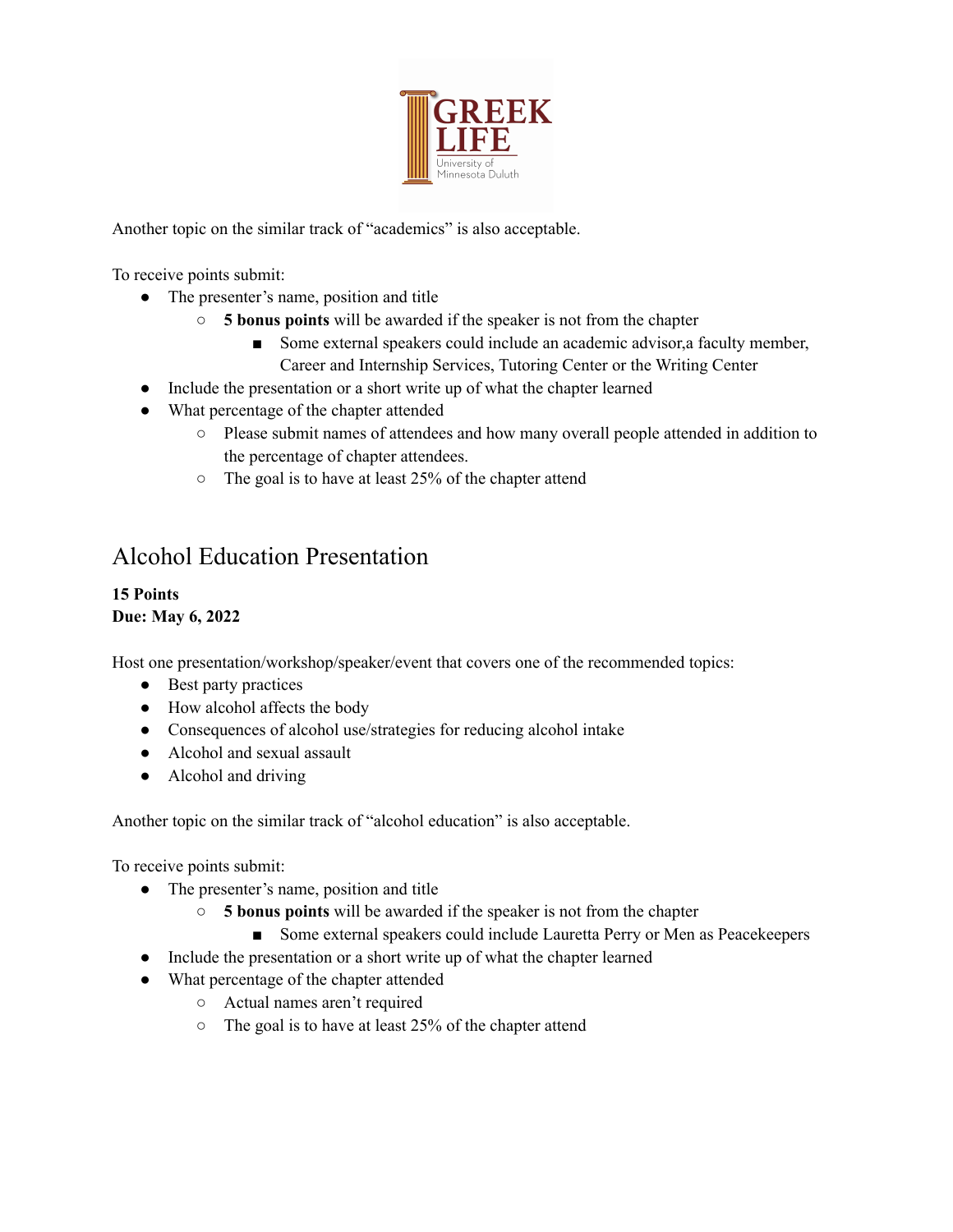

# Diversity and Inclusion Presentation

### **15 Points Due: May 6, 2022**

Host one presentation/workshop/speaker/event that covers one of the recommended topics:

- Unconscious bias
- Supporting gender identity and expression
- Shifting from diversity and inclusion to diversity, equity and inclusion
- Using inclusive language
- Religious holidays

Another topic on the similar track of "diversity and inclusion" is also acceptable.

To receive points submit:

- The presenter's name, position and title
	- **5 bonus points** will be awarded if the speaker is not from the chapter
		- Some external speakers could include the Office of Diversity and Inclusion, Disability Resources, or Clayton Jackson McGhie Memorial
- Include the presentation or a short write up of what the chapter learned
- What percentage of the chapter attended
	- Actual names aren't required
	- The goal is to have at least 25% of the chapter attend

# EverFi Diversity, Equity and Inclusion Training

### **15 Points Due: May 6, 2022**

This will ensure all Greek Life members are receiving a base level of diversity, equity and inclusion training. Anyone who has not completed the Everfi training on said topic will be required to do so. This training will only be required once. New members will also be required to complete the training. A link from EverFi will be sent to anyone who has not completed the training at the beginning of each semester (after recruitment has taken place).

# Hazing Prevention Presentation

**15 Points**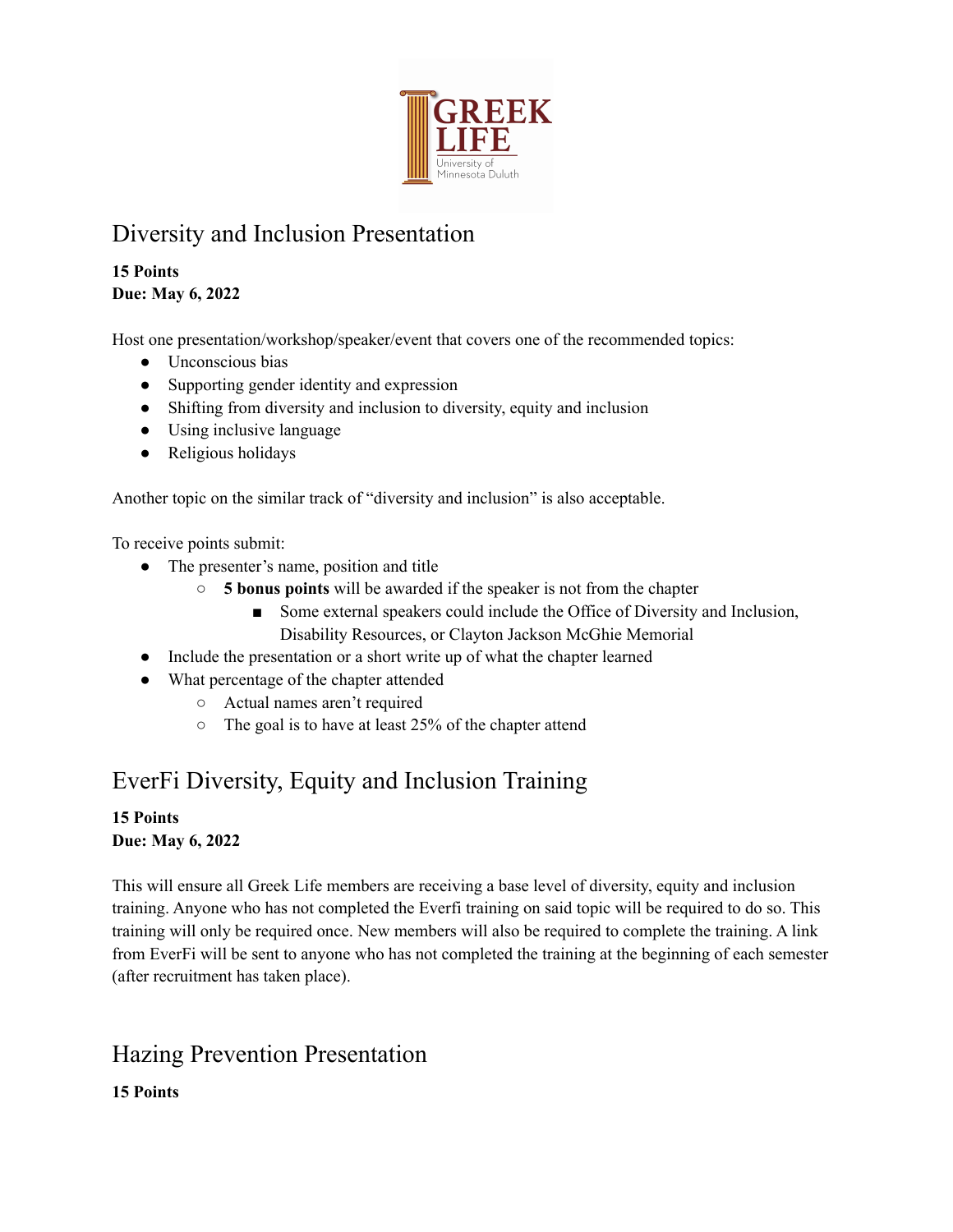

### **Due: May 6, 2022**

Host one presentation/workshop/speaker/event that covers one of the recommended topics:

- Different types of hazing
	- What to look out for at every level of membership
- How to make a report of hazing

Another topic on the similar track of "hazing prevention" is also acceptable.

To receive points submit:

- The presenter's name, position and title
	- **5 bonus points** will be awarded if the speaker is not from the chapter
		- Some external speakers could include Love, Mom and Dad presentation, Anti-Hazing Coalition, or Brenna Hucka
- Include the presentation or a short write up of what the chapter learned
- What percentage of the chapter attended
	- Actual names aren't required
	- The goal is to have at least 25% of the chapter attend

The University of Minnesota Duluth has a zero tolerance policy on hazing.

## Organizational Values Presentation

#### **15 Points Due: May 6, 2022**

Host a siblinghood (brotherhood/sisterhood) event/presentation/small group discussion that focuses on your chapter's organizational values. Some topics around values can include:

- Why you joined your chapter
- Why you stay a member
- What does it mean to be a member
- What values have each member agreed to live by

To receive points submit:

- The presenter's name, position and title
	- **5 bonus points** will be awarded if the speaker is not from the chapter
		- Consider having someone from another chapter or headquarters as a speaker at this event.